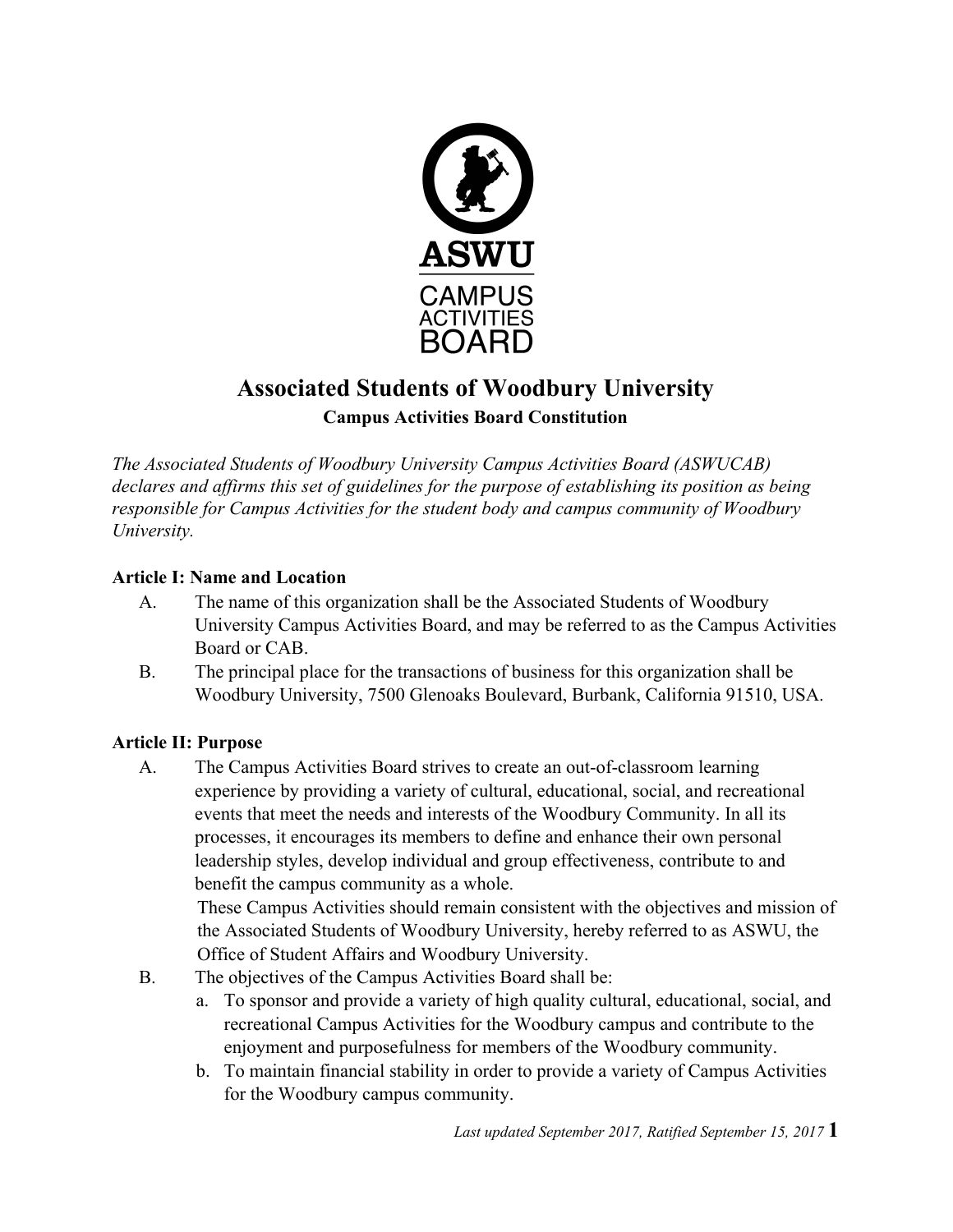- c. To encourage campus-wide participation for Campus Activities.
- d. To promote, through its Campus Activities, interest in Woodbury University, and to collaborate with various Woodbury campus departments and student organizations.
- e. To provide opportunities for Campus Activities Board members to gain experience and exposure to leadership, responsibility, Campus Activities planning and implementation.
- f. To uphold the ethics and standards of the National Association of Campus Activities (NACA), and all professional organizations to which the Campus Activities Board and Woodbury University belongs.
- g. To proudly represent Woodbury University at all meetings, workshops, and conferences in student activities and Campus Activities.

## **Article III: Membership and Structure**

- A. Membership and participation in the activities of the Campus Activities Board may not be limited on the basis of gender, age, disability, race, religion, sexual orientation, citizenship or national origin.
- B. Membership in the Campus Activities Board is limited to the application and selection to the Campus Activities Board by the Office of Student Affairs with the exception outlined in Article X.
- C. Active membership in the Campus Activities Board is defined as those selected students who consistently attend Campus Activities Board meetings and actively contribute to and participates in Campus Activities Board activities.
- D. The Campus Activities Board shall ideally consist of ten members, including the Chair. The Chair must be active in ASWU and elected during the ASWU elections in the end of the Spring semester, and will be selected by the current student body prior to the selection of the other members.

## **Article IV: Finances**

- A. Campus Activities Board members shall each receive a stipend of \$750 per semester provided by Campus Activities Board.The Chair of the Campus Activities Board shall receive \$900 per semester provided by the ASWU E-Board stipend. If there is no Chair of the Campus Activities Board, then each selected member shall receive a stipend of \$750 per semester.
- B. Campus Activities Board interns, if chosen, will receive a \$150 Visa Gift Card for their services.
- C. The Campus Activities Board shall be appropriated 47.5 percent of the ASWU Fee charged to Woodbury University students as specified in the ASWU Fee Structure, and remains the primary source of funding for the Campus Activities Board.
- D. Each member of the Campus Activities Board shall manage his/her own Campus Activities budget, subject to the approval of the Campus Activities Board Advisor.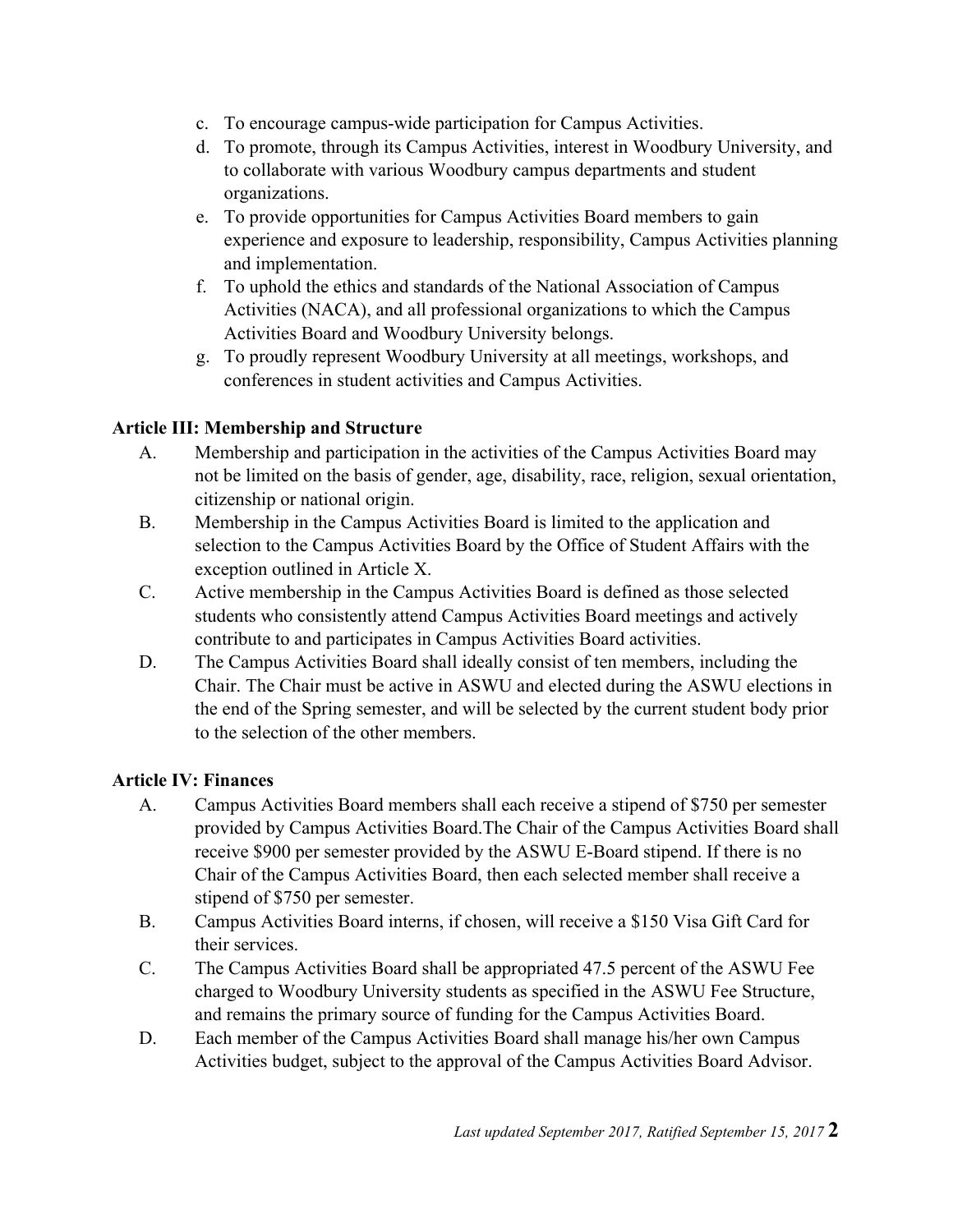## **Article V: Duties of the Campus Activities Board**

- A. Provide a high variety of quality Campus Activities for the Woodbury campus community.
- B. Assess the Campus Activities interests and needs of the Woodbury student population.
- C. Attend local music festivals such as Eagle Rock Music Festival and Make Music Pasadena to meet new potential vendors and performers.
- D. Initiate contact with agents, vendors and performers.
- E. Negotiate performance fees and contracts.
- F. Maintain accurate budget records for individual Campus Activities.
- G. Collaborate with various campus departments and student organizations.
- H. Be a contributing team member of the Campus Activities Board.
	- a. Support and encourage other members of the Campus Activities Board.
	- b. Assist Campus Activities Board members in publicizing events.
	- c. Demonstrate support by attending Campus Activities Board events and Campus Activities.
- I. Attend weekly Campus Activities Board meetings and other meetings as necessary.
- J. The Chair of Campus Activities Board must attend weekly ASWU Board and General Meetings.
- K. Attend mandatory training sessions as designated by the Campus Activities Board Advisor.
- L. Serve on University-wide committees as appropriate.
- M. The Chair of the Campus Activities Board shall be responsible for overseeing some of the training and serve as a peer mentor to the new Campus Activities Board members.

## **Article VI: Duties of the Campus Activities Board Advisor**

- A. The role of the Campus Activities Board Advisor shall be assumed by the Coordinator of Student Life of the Office of Student Affairs, or a member of the Office of Student Affairs staff appointed by the Dean of Students. The Campus Activities Board Advisor may delegate responsibilities to other professional staff members in the Office of Student Affairs as appropriate.
- B. The responsibilities of the Advisor include:
	- 1. Serve as a mentor to the Campus Activities Board, providing direction regarding the purpose and goals of the organization.
	- 2. Ensure that the Campus Activities Board operates within the legal and ethical guidelines of Woodbury University and professional organizations.
	- 3. Coordinate the training of Campus Activities Board members and maintain group continuity.
	- 4. Support the participation and development of members.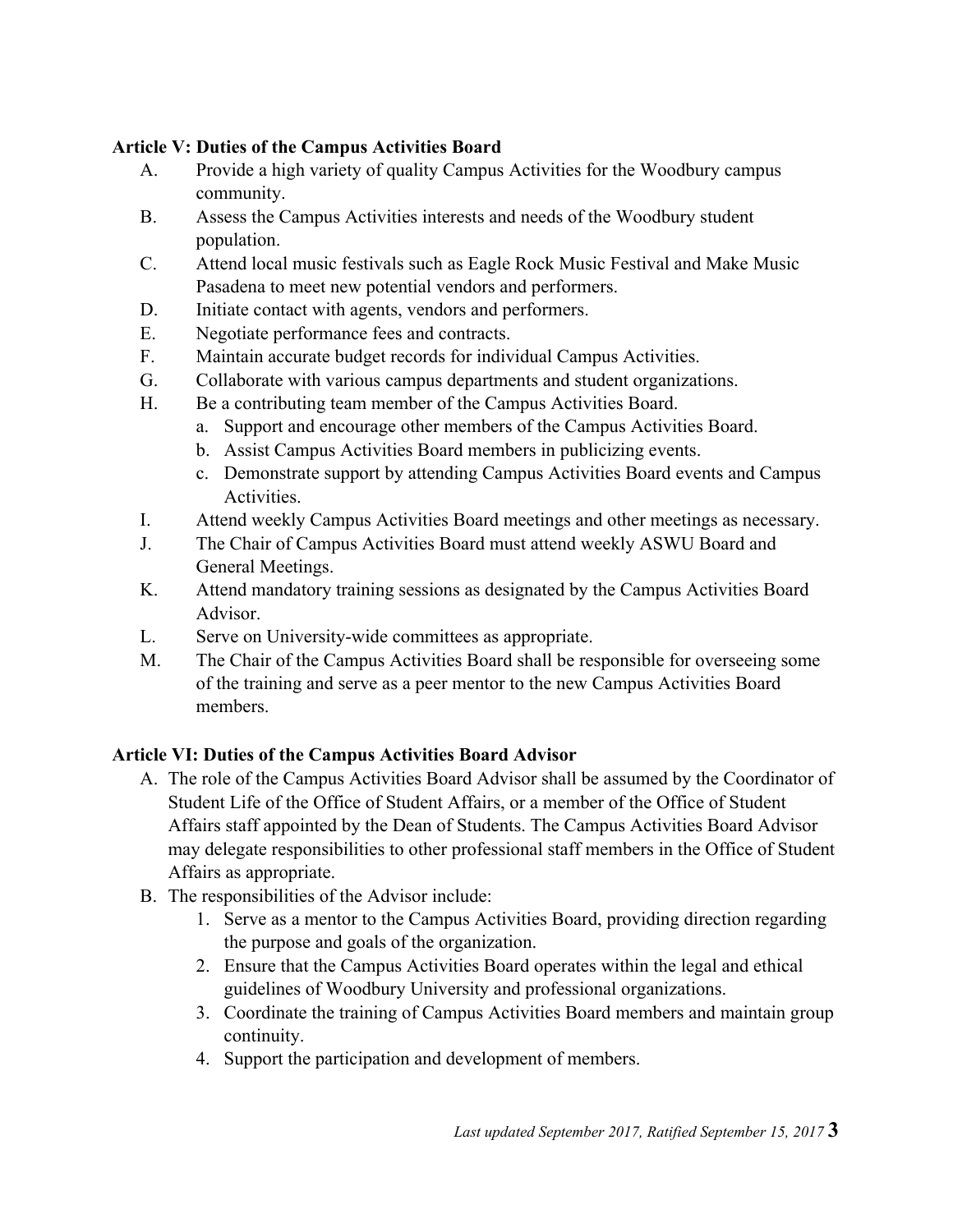- 5. Remain aware of, and evaluate the goals and objectives of the Campus Activities Board, promoting progress within the organization.
- 6. Conduct meetings and meet with individual members of the Campus Activities Board as appropriate.
- 7. Remain well informed of plans and activities.

# **Article VII: Selection of the Campus Activities Board**

- A. The Campus Activities Board Advisor shall assume the role of Chairperson of the Campus Activities Board selection committee consisting of staff members of the Office of Student Affairs with the exception of the situation outlined in Article X.
- B. Applications for the Campus Activities Board shall be made available to all Woodbury University students no later than six weeks prior to the end of the academic year in the Spring semester.
- C. Members selected to the Campus Activities Board shall serve a one-year term, taking office on the first day of July and completing their term on the last day of April the following year, after a new Campus Activities Board has been selected.
- D. The Chair of the Campus Activities Board shall be selected prior to the selection of the other members of the Campus Activities Board by the members of the current Board and the Campus Activities Board Advisor or staff designee.

# **Article VIII: Position Agreements**

- A. Campus Activities Board members shall be enrolled and attend classes at Woodbury University with a minimum of 12 units.
- B. Campus Activities Board members shall be expected to be an effective academic role model, in particular to maintain a cumulative GPA of 2.5 of higher.
- C. Campus Activities Board members whose cumulative GPA falls below the expected 2.5 shall be expected to meet with the Campus Activities Board Advisor to develop an action plan to better balance academic and cocurricular responsibilities.
- D. Campus Activities Board members, with the understanding that because of the emphasis placed on academic excellence, grant the Office of Student Affairs the right to view each member's semester and cumulative GPA.
- E. Campus Activities Board members shall be expected to exercise effective personal time management when assuming any employment and leadership positions in other campus organizations beyond the Campus Activities Board.

# **Article IX: Use of the Campus Activities Board Office**

- A. Each Campus Activities Board member shall receive a copy of the keys to obtain access to the ASWU Campus Activities Board Office and storage for the period ending April 2017.
- B. Campus Activities Board members shall not make copies of the key(s).
- C. The key(s) shall not be lent to anyone, regardless of affiliation with Woodbury University.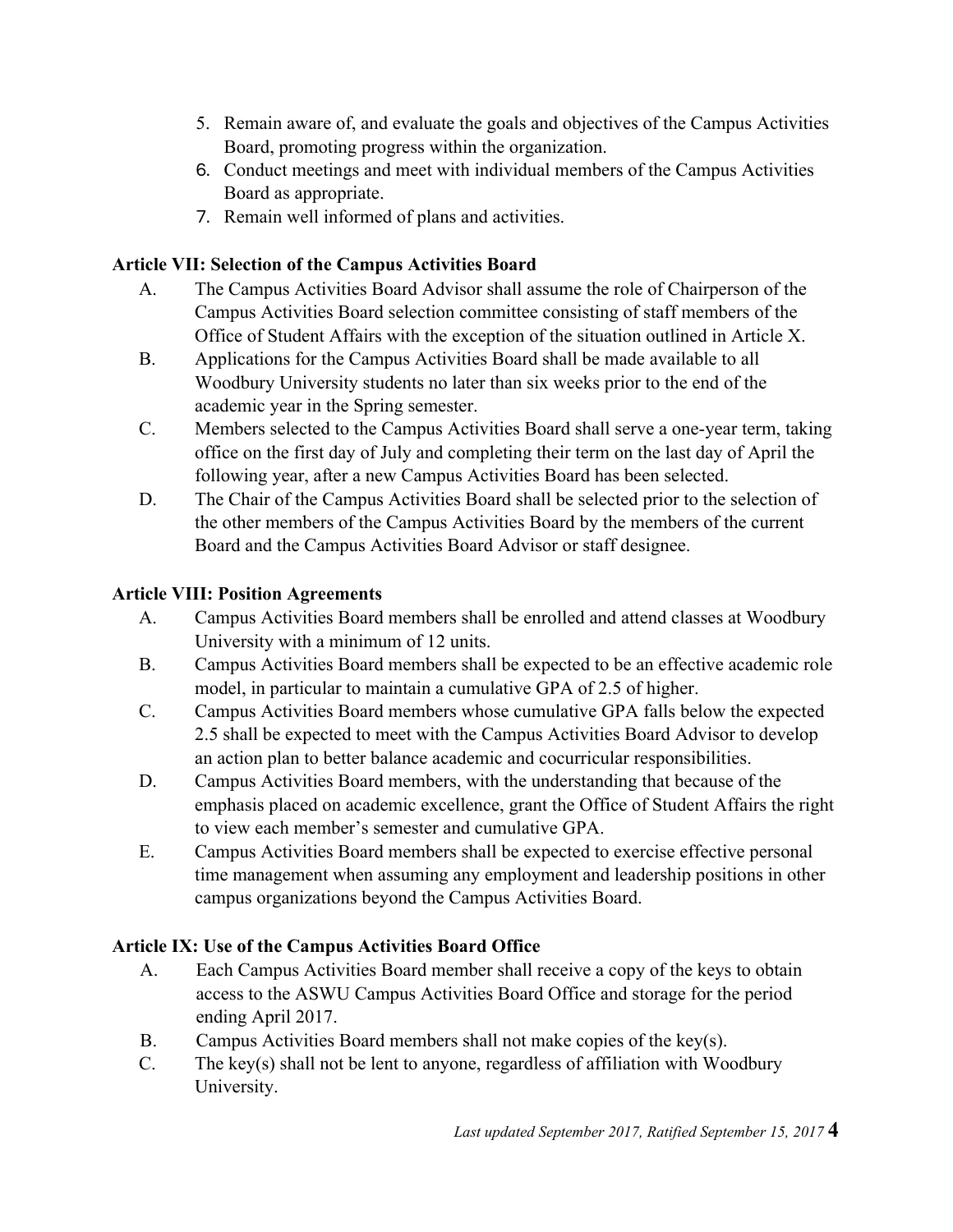- D. The Campus Activities Board Office shall be used primarily for Campus Activities Board activities and shall take precedence over personal use. Office supplies used shall be limited to the functions and operations of Campus Activities Board activities only.
- E. The Campus Activities Board Advisor shall be informed immediately if the key(s) are lost to ensure that proper security precautions are taken.
- F. In the event of termination of resignation from the Campus Activities Board, withdrawal from Woodbury University, or any actions that would compromise the security of the Campus Activities Board Office and its contents, the key(s) will be returned to the Office of Student Affairs immediately. Failure to do so will authorize the Office of Student Affairs to assess a \$100.00 fine.

# **Article X: Dismissals, Resignations and Vacancies**

- A. Dismissal
	- 1. The failure of a Campus Activities Board member to fulfill his/her duties may result in the terminations of his/her membership in the Campus Activities Board. Evaluations, written or verbal, may be used to determine performance.
	- 2. Any two members of the Campus Activities Board may bring to the attention of the Campus Activities Board Advisor, in writing, the need for review for dismissal of a member of the Campus Activities Board.
	- 3. The Campus Activities Board Advisor shall request a meeting with the individual(s) concerned for review.
	- 4. The individual(s) concerned shall be allowed two weeks to respond to the grievance filed.
	- 5. The dismissal of the individual(s) concerned shall be determined by a majority vote of all members of the Campus Activities Board and the Campus Activities Board Advisor.
	- 6. Any Campus Activities Board member who is alleged to be in violation of Woodbury University policies will be referred to a designee for the Dean of Students in accordance with the University Code of Conduct. If the Campus Activities Board member is found in violation of University policies, that member's membership will be subject to review by the Campus Activities Board Advisor.
	- 7. Stipends previously credited to the individual student's account shall be prorated and debited as appropriate.
- B. Resignation
	- 1. Any member of the Campus Activities Board may resign by submitting a written resignation letter to the Campus Activities Board Advisor at least two weeks prior to the effective date of resignation, indication the reasons for resignation.
	- 2. It is expected that the individual(s) concerned would have schedule a meeting to speak with the Campus Activities Board Advisor at least two weeks prior to submitting a formal written resignation letter.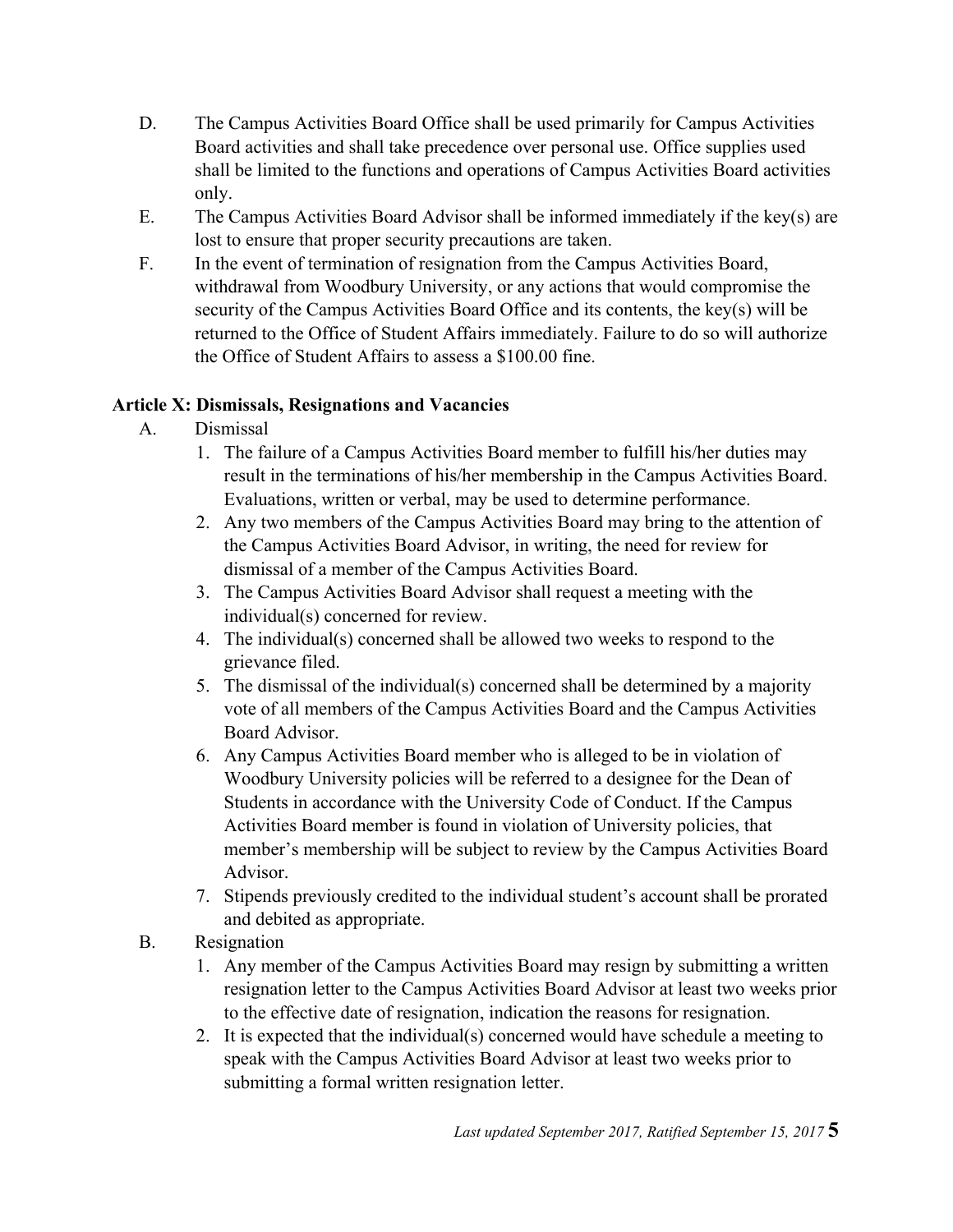- 3. The process to fill that position shall begin no later than one week after formal written notification of the resignation.
- 4. Stipends previously credited to the individual student's account shall be prorated and debited as appropriate.
- C. Vacancies
	- 1. At the meeting following notification of a vacancy, the Campus Activities Board members and the Campus Activities Board Advisor shall determine if the length of the remaining term of office warrants willing the position.
	- 2. If the Campus Activities Board and the Campus Activities Board Advisor shall serve as the selection committee to fill that position.
	- 3. Applications for the vacant position shall be made available to the student body no later than one week after the Campus Activities Board decision to fill the vacant position.
	- 4. Applications shall be due seven working days after they are made available.

## **Article XI: Amendments and Ratification**

- A. Any member of the campus community has the right to propose amendments to the Campus Activities Board Guidelines.
- B. Amendments and Ratifications
	- 1. Proposed amendments and ratifications should have a minimum of at least one reading.
	- 2. Proposed amendments and ratifications may be approved by a simple majority of the Campus Activities Board members with the approval of the Campus Activities Board Advisor and/or Vice President of Student Affairs in consultation with the ASWU.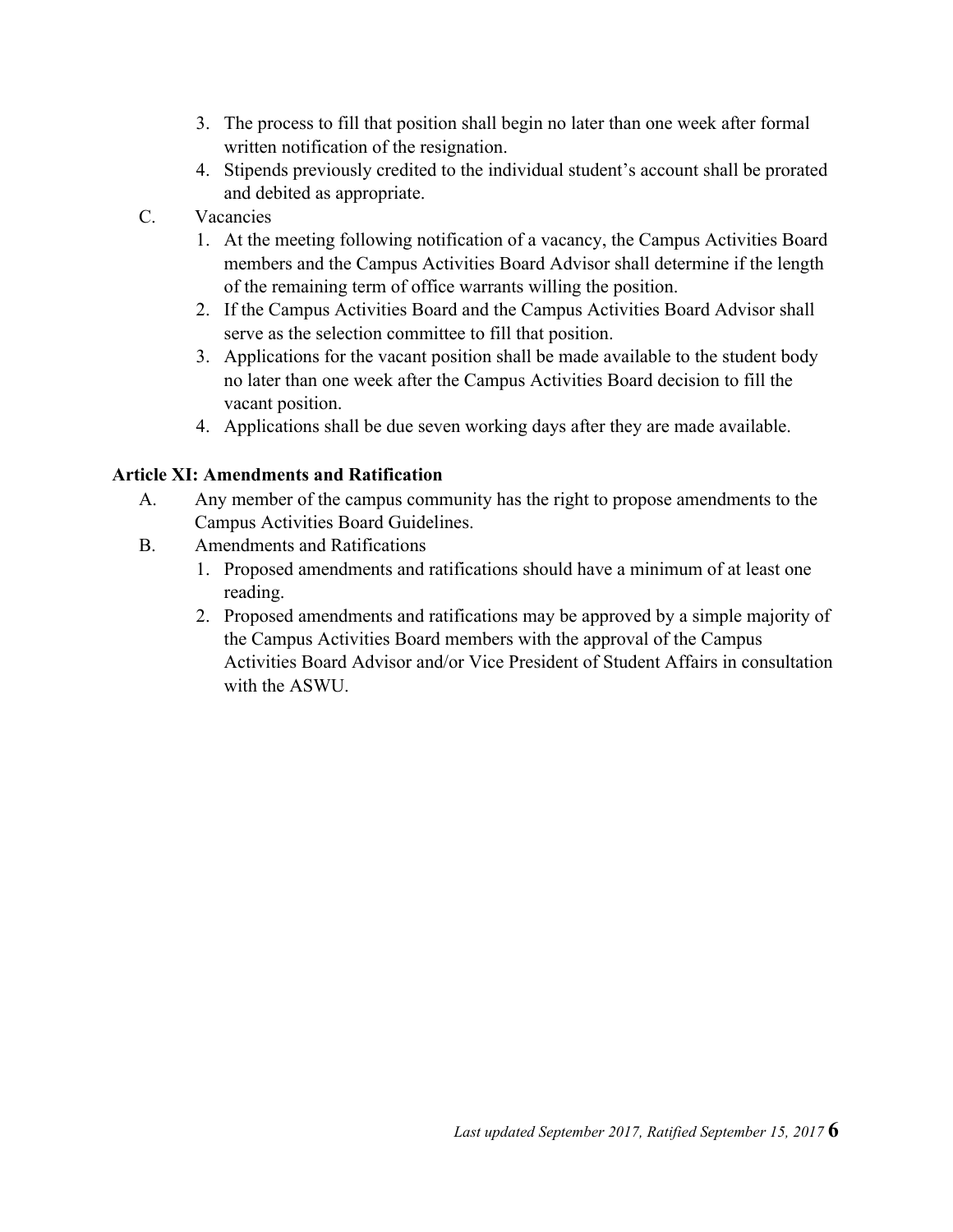

# **Associated Students of Woodbury University Student Bill of Rights**

#### **Article I: Purpose**

The Student Bill of Rights is a collection of important rules and regulations spanning the Student Handbook, Associate Students of Woodbury University Constitution ,By-Laws and Guidelines for Organization Allocation Committee. The purpose of the Student Bill of Rights is to inform students of their rights and responsibilities with regard to the standards of conduct for the Woodbury University community. These policies are a vital part of a student's college experience and serve as a resourceful instrument for any situation. In addition to providing a civic educational environment for intellectual pursuits, Woodbury University is concerned with developing socially responsible citizens, ensuring the welfare and freedom of all members of Woodbury University community, and protecting individual rights. The Student Bill of Rights will be signed by the Vice President of Student Affairs and the President of ASWU to ratify the Student Bill of Rights.

#### **Article II: Classroom Freedom**

- A. Protection of Freedom of Expression: Freedom of expression in the classroom is encouraged and protected. It is the responsibility of the classroom instructor to facilitate the orderly presentation of individual viewpoints as they pertain to the subject matter at hand and as time permits. It is especially important to allow the expression of views that may differ from those presented by the instructor or those professed by the majority of students. In the classroom and in conference, the instructor or those professed by the majority of students. In the classroom and in conference, the instructor is vested with the responsibility to promote not only the fact but also the spirit of free inquiry.
- B. Protection Against Improper Academic Evaluation: Students are responsible for maintaining standards for academic performance established for organizations in which they are apart of. At the same time, they should have protection against prejudiced or capricious academic evaluation. To provide this protection, the Associated Student of Woodbury University is empowered to review all cases of academic dispute that arise; request all information and witnesses necessary to render a decision; and have the final authority in all such cases.
- C. Protection Against Improper Disclosure: Information about student views, beliefs, and political associations which advisors acquire in the organization as instructors, advisors, and counselors should be considered confidential according to the guidelines laid out in the Family Educational Rights and Privacy Act (FERPA). Protection against improper disclosure is a serious professional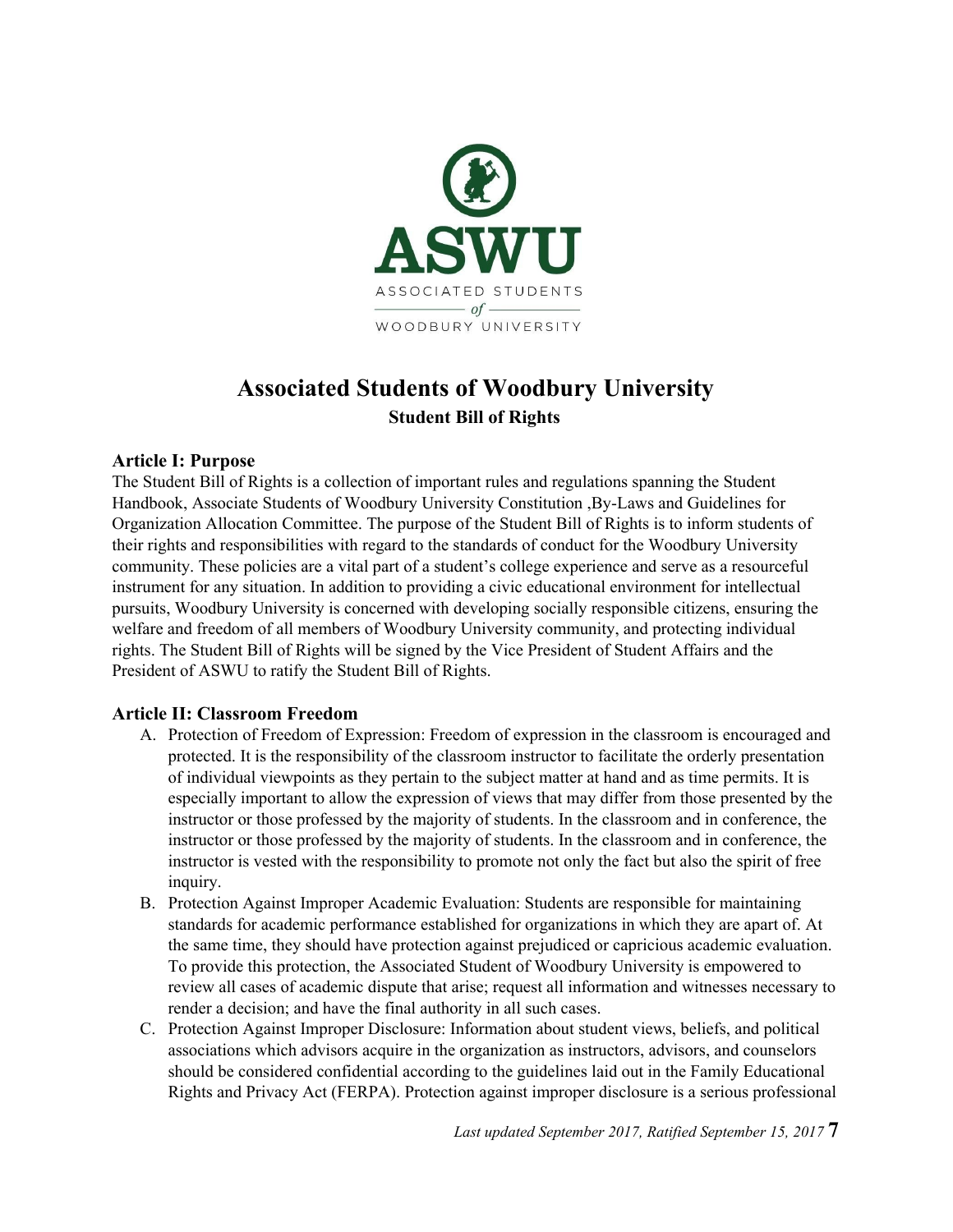obligation. Judgment of ability and character may be provided under appropriate circumstances, but only with the knowledge and consent of the student.

### **Article III: Student Records**

- A. Maintenance of Records: To minimize the risk of improper disclosure of organizations records, all academic, disciplinary, and other records shall be separated, except in rare cases, and the conditions of access to each shall be set forth in an explicit policy statement.
- B. Access to Student Records: Information from disciplinary or counseling files shall not be available to unauthorized person on campus, or to any person off campus without the express consent of the student involved except under legal compulsion or in the cases where the safety of persons or property is involved in following with FERPA.
- C. Excluded Records: No records shall be kept with reflect the political activities or beliefs of students unless such information is of vital interest in Conduct Hearing records per the University Code of Conduct.

### **Article IV: Student Affairs**

- A. Freedom of Association: Organizations bring to the campus a variety of interests previously acquired and develop many new interests as members of the university community. They should be free to organize and join associations to promote their common interests.
	- 1. The membership, policies, and actions of a student organization will be determined by vote of only those students who hold university membership on the college or university community.
		- a. Affiliation with an extramural organization does not of itself disqualify a student organization from institutional recognition.
		- b. If campus advisors are required, each organization shall be free to choose its own advisor. Campus advisors may advise organizations in the exercise of responsibility, but they do not have authority to control the policy of such organization or the power to vote in organizations functions.
		- c. Campus organizations, including those affiliated with an extramural organization, shall be open to all students without respect to race, creed, or national origin, except for religious qualification which may be required by organizations whose aims are primarily sectarian.
		- d. No officially recognized campus organization shall be deprived of that recognition for reasons other than violations of the criteria set forth in the preceding five clauses, or criteria established by Student Government Association Statutes.
- B. Freedom of Inquiry and Expression:
	- 1. Students organizations shall be free to examine and to discuss all questions of interest to them, and to express opinions publicly and privately. They shall be free to support causes by orderly means, which do not disrupt the regular and essential operations of the University. At the same time, it must be made clear to the academic and the larger community that in their public expressions or demonstrations students or student organizations speak for themselves.
	- 2. Student organizations shall be allowed to invite and to hear any person of their own choosing. Those routine procedures required by the University before a guest speaker is invited to appear on campus shall be designated only to insure that there is orderly scheduling of facilities and adequate preparation for the event, and that the occasion is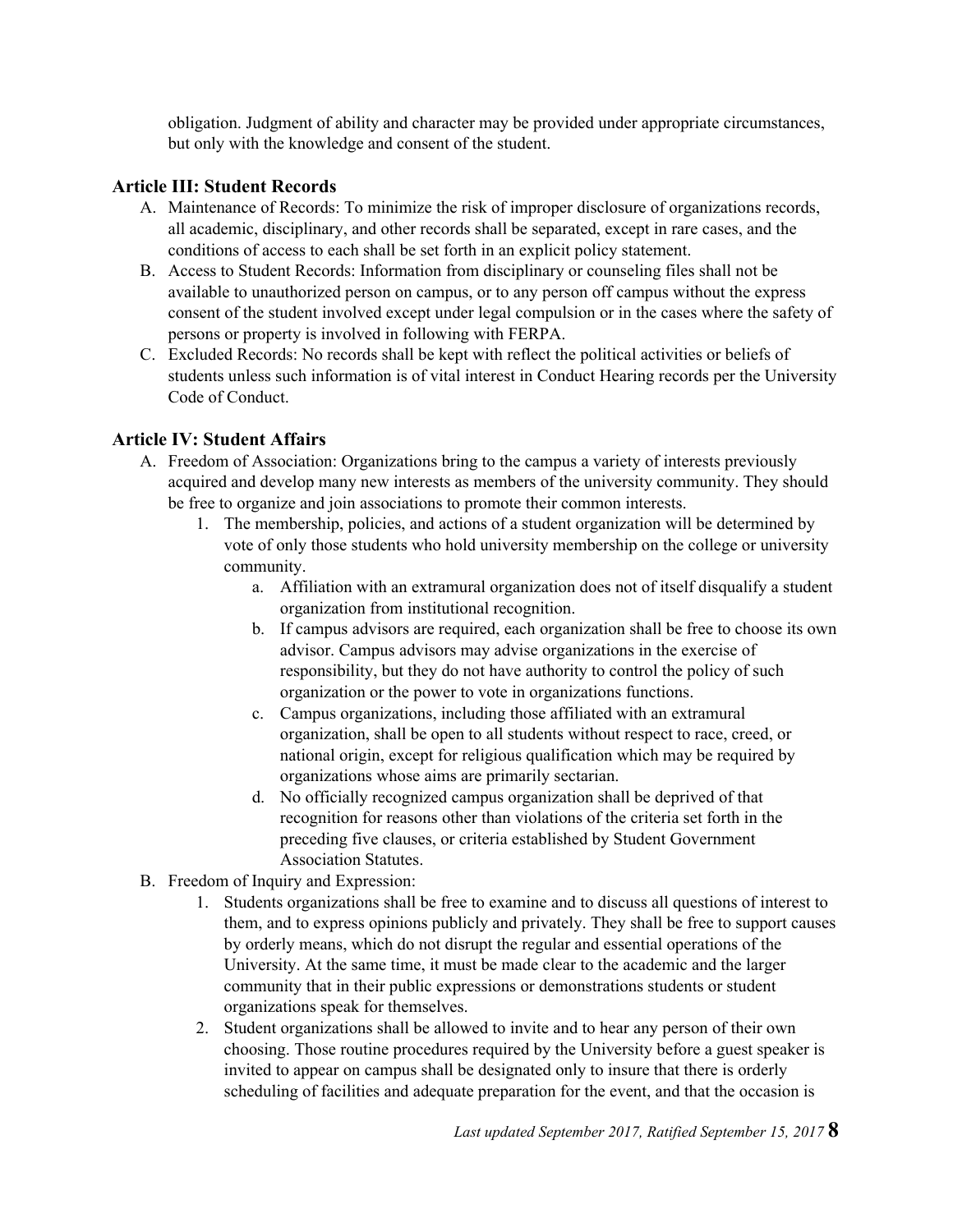conducted in a manner appropriate to an academic community. University control of campus facilities shall not be used as a device of censorship. It must be made clear to the academic and larger community that sponsorship of guest speakers does not necessarily imply approval or endorsement of the views expressed, either by the sponsoring group or the University.

- 3. Student Participation in University Government: As constituents of the academic community, students shall be free, individually and collectively, to express their views on issues of University policy and on matters of general interest of the student body; and this right participation shall be outlined by the Woodbury University Student Code of Conduct.
- C. Protection of Expression and the Right to Dissent: The right of expression includes the right to dissent. Woodbury University recognizes a fundamental obligation to protect this aspect of free expression on campus. Dissent may involve expressions or actions designed to capture attention in an effort to dissuade persons from embracing a perceived prevailing viewpoint. Orderly picketing and other forms of peaceful demonstration that do not hamper access to or disrupt the normal functions of teaching and research are generally permitted outside Woodbury University facilities and other areas specifically designated for University activities. Entry into Woodbury University buildings may be restricted to those persons engaged in the normal and scheduled activities being conducted therein. The presence of unauthorized persons in such areas after due notice to vacate has been given, orally or in writing, is not permissible, and it may be regarded as interfering with or obstructing Woodbury University activity.

### **Article V: Freedom of Students Organizations Communications**

- A. All flyers shall be free of censorship with prior approval from the Office of Student Affairs.
- B. Advisor Roles
	- 1. The advisor shall be a full-time faculty or staff member at Woodbury University. The advisor role is vital to the success and development of an organization and its members. Organizations with an active and committed advisor are more effective recruiting and retaining students, implementing projects and activities, and receiving positive recognition from the university and the community. Advisors provide a sense of continuity and history to an organization where students may have leaders that are involved for a year or two at best. An advisor often keeps organization records, understands the financial transactions, and keeps track of a group's history and traditions. The advisor will provide guidance surrounding university policies, behavioral expectations, effective development. Advisors should provide structured learning to existing members while promoting and directing new members. The advisor will be nominated by ½ vote of the E-Board and then presented to the general membership for a majority vote. The advisor then must accept their nomination.
- C. Communication with Advisors: Meeting between organization's advisor and organization's president and vice president will be held monthly to brief on all related organizations matter. The president and/or advisor may decide if more meetings need to be called.
- D. Changing of Advisor:An organization can call a vote for an advisor not fulfilling their responsibilities and must be passed said vote by majority or higher to begin the process of changing advisors.
	- 1. The organization can file a change of advisor request. This change of advisor request must include the following:
		- a. Members list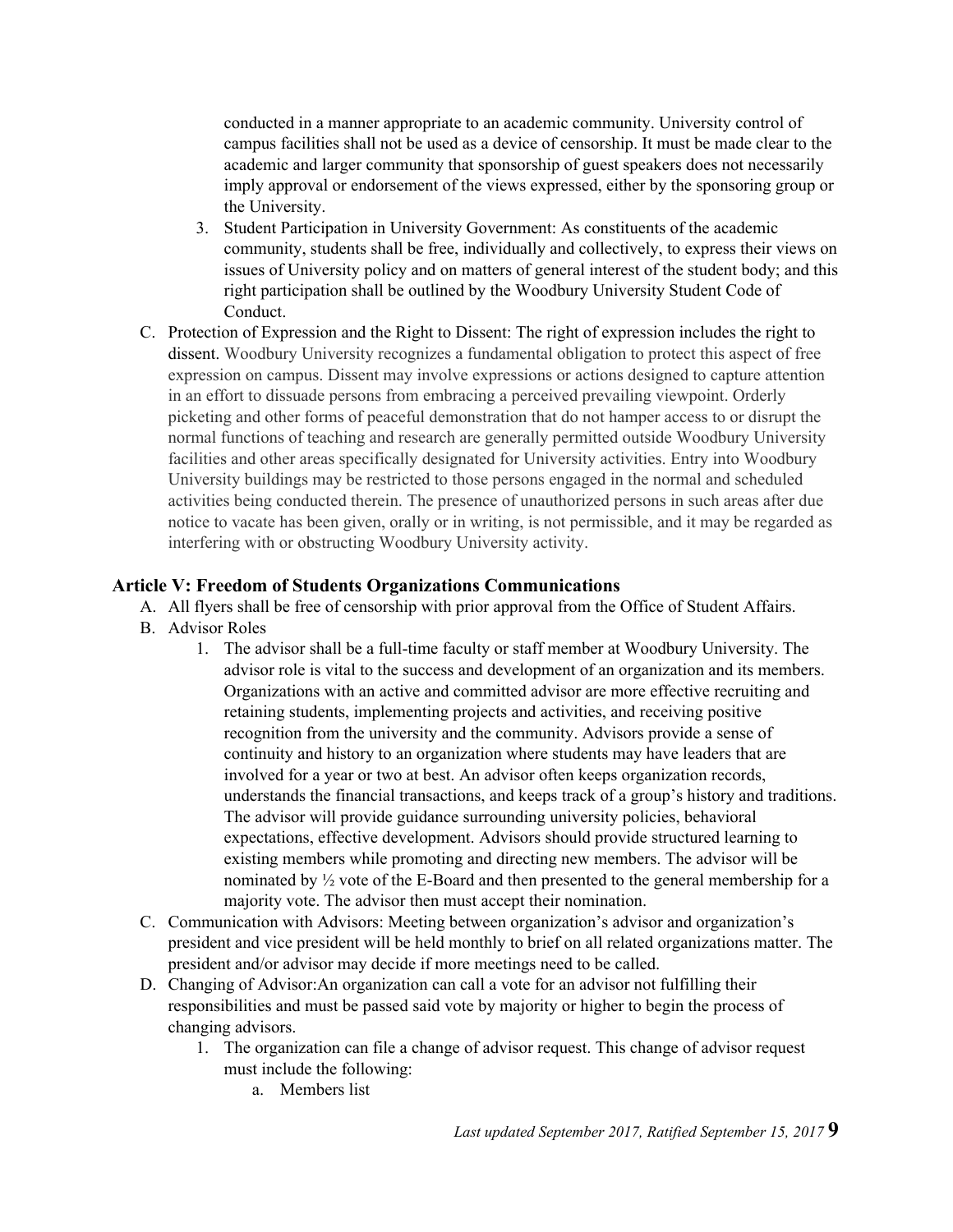- b. Signatures of those voting to remove said advisor
- c. A statement reason as to why the organization would like to remove that advisor
	- i. This will remain confidential with the organization President and the Coordinator of Student Involvement and Leadership.
- 2. If the organization's advisor request is approved by the Coordinator of Student Involvement and Leadership or the VP of Student Affairs the organization can then call to vote for a new advisor.

### **Article VI: Formatting an Organization**

- A. In order to become recognized, an organization must have a minimum of 5 members; president and treasurer are a must. Discuss and form a constitution and bylaws that contains the fundamental principles which govern its operation. The by-laws establish the specific rules of guidance by which the group is to function. Schedule a meeting with the Coordinator of Student Involvement and Leadership. Have 2-4 members meet with the coordinator for the initial meeting. There will most likely be 1-2 meetings following to finalize everything. Then determine s full-time faculty or staff advisor. Once the coordinator is satisfied than a minimal standard of organization development had occurred a formal announcement of recognition will be sent to the campus community. This announcement will include information about pertinent organization accounts, addresses, codes, etc. to be established in your group's name. Organizations that have received recognition through the Office of Student Affairs are encouraged to seek recognition through the Associated Student of Woodbury University. This would allow the organization to seek funding through the Organization Allocations Committee as well as one-time seed money to assist with start-up operational costs.
	- 1. Undersized Student Organization:
		- a. An undersized student organization is defined as being smaller than five members and/or not having a president or treasurer.
		- b. If an organization is under five members, ASWU will consider the organization as an active organization on campus for one semester only. If the requirements are not met after one semester, the organization will become inactive.
			- i. ASWU will fund up to two recruitment event up to \$200 dollars each to help the organization recruit more members for their organization.
				- a. A proposal presentation for this event must be presented to the ASWU E-Board prior to approval.
					- i. ASWU reserves the right to deny an event proposal.
			- ii. This organization must meet with ASWU's VP of Student Organizations and the Coordinator of Student Involvement and Leadership once a month to provide an update on recruitment efforts.
			- iii. If an organization fails to provide evidence of recruitment efforts this grace period will cease and the organization will be considered inactive.
		- c. If an organization is above five members but does not have a president and/or treasurer, the organization will have one semester to recruit and hold an election to decide who will fill the position of president and/or treasurer. If this is not achieved then the organization will become inactive.
- B. Basic Formatting of an Organization
	- 1. Each organization should have a President and Treasurer, ASWU encourage a vice-president, fundraising chair, publicity chair, and secretary.
	- 2. President is the primary student contact for the the organization and the "external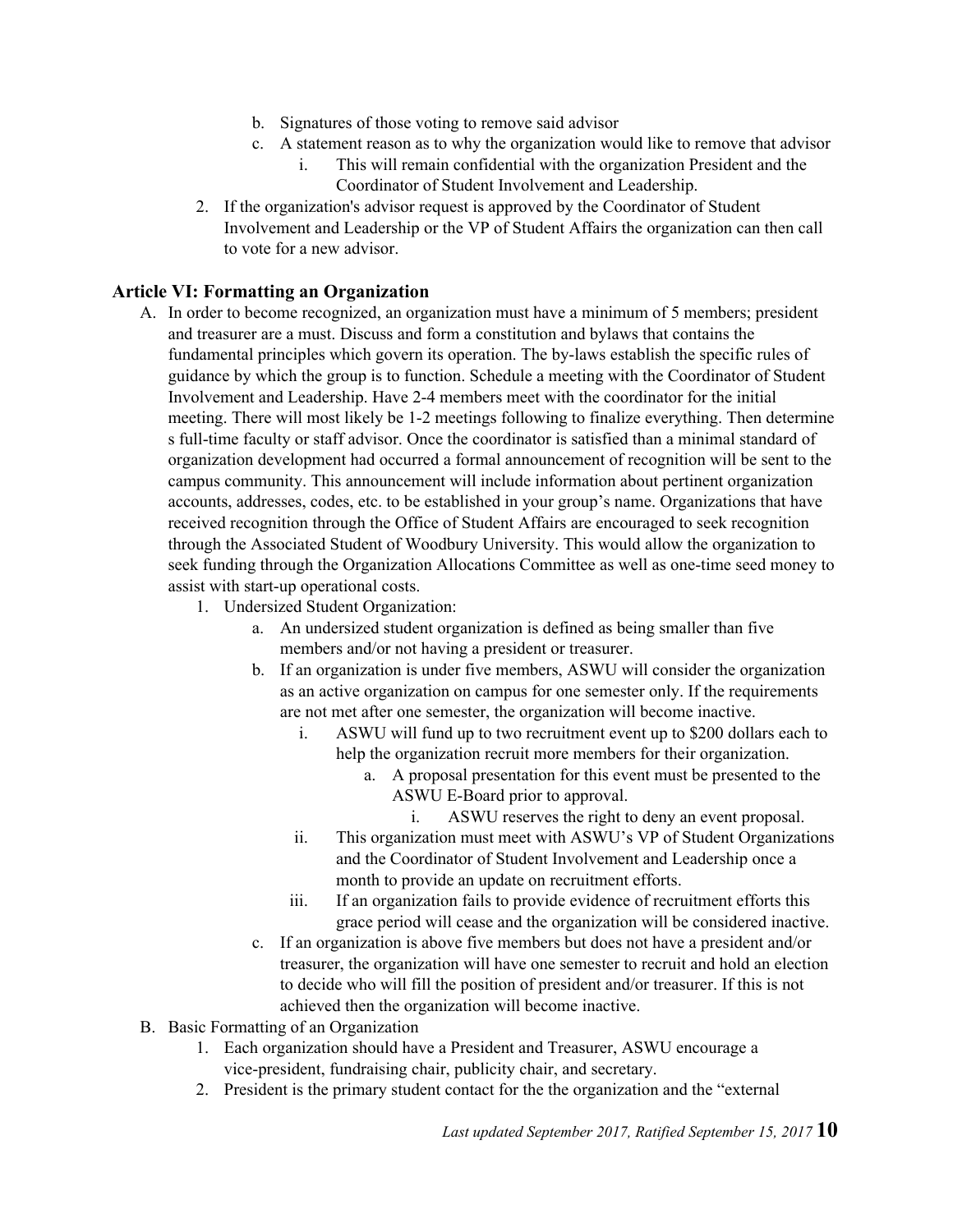spokesperson" of the group who regularly interacts with other student organizations and University officials. The liaison between the organization and the advisor along with other University contacts. The duties for this position should be tailored, as the organization deems necessary. The responsibilities of the President include but are not limited to:

- a. Preside over all organization meetings
- b. Represent organization on campus
- c. Insure that the organization is operating in conformity with the standards set forth by Woodbury University, the Office of Student Development, and the Associated Student of Woodbury University
- d. Assign duties to the organization's-Board and general members as seen fit
- e. Maintain regular communication with organization advisor
- 3. Vice President is responsible of maintaining continuous contact with the President. The Vice President must be up to date on all student organization communication and events. The responsibilities of the Vice President include but are not limited to:
	- a. Preside over meetings on the absence of the President
	- b. Schedule meetings or events with appropriate university offices
	- c. Coordinate organization promotion and publicity of events
- 4. Treasurer is responsible of managing the organization's financial matters. An organization that has a large membership and completes many fundraisers, events or programs should consider having an assistant treasurer to share the financial responsibilities. The treasurer should keep the officers and members informed about the organization's financial activities. The responsibilities of the Treasurer include but are not limited to:
	- a. Maintain accurate records of organization transactions
	- b. Collect dues if required with aid from the Woodbury University business office.
		- i. If an organization is not an international organization dues must be set up solely with the Woodbury University business office.
	- c. Develop organization budget and present to membership
	- d. Arrange fund-raising opportunities for the organization as necessary
	- e. Solicits additional funding if needed from the Associated Student of Woodbury University's OAC process in conjunction with the President
- 5. Secretary is responsible of organizing and maintaining the official records of the organization and take minutes during meetings. The secretary is also responsible for scheduling all appointments for the organization. The responsibilities of the Secretary include but are not limited to:
	- a. Maintaining the organization history for that academic year
	- b. Verifying the organization purchase requests
	- c. Maintaining communication between the organization president and individual participants
- 6. Fundraising Chair is responsible for leading all fundraising efforts for the organization. The Fundraising Chair must work closely with all positions to ensure that these efforts coincide with all organization work. The responsibilities of the Fundraising Chair include but are not limited to:
	- a. Search for funding sources on and off campus
	- b. Fills out all funding applications with the President and Treasurer and maintains correspondence necessary to receive funding